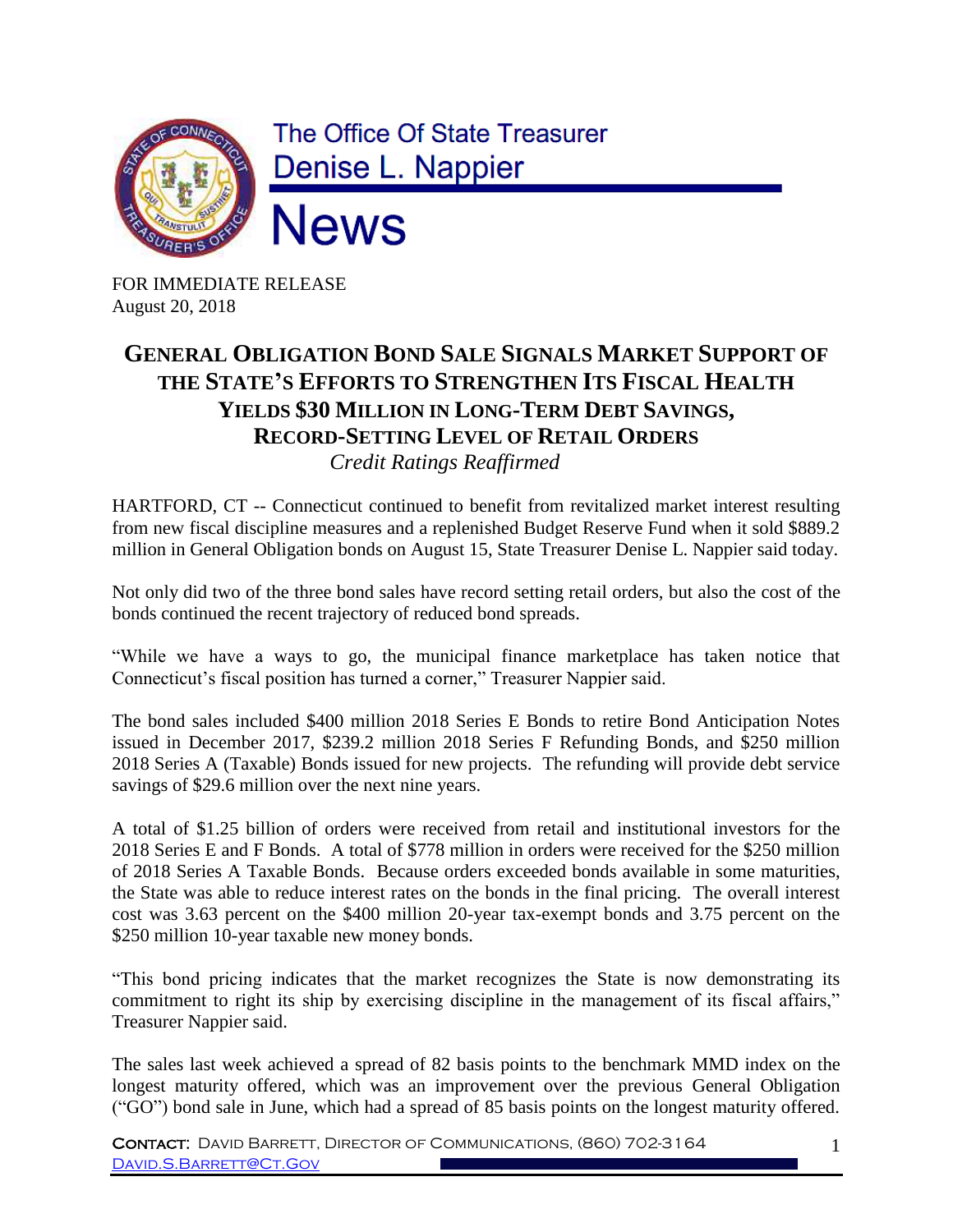The June sale, in turn, was an improvement from the March GO bond sale, which had a spread of 96 basis points on the longest maturity.

"This is significant because lower spreads means lower interest costs, which, of course, saves Connecticut taxpayers money," said Treasurer Nappier. "Our goal is to issue every bond at the lowest possible interest cost attainable in the market at the time of each bond sale."

Ahead of the sale, each of the four credit rating agencies reaffirmed their credit ratings and outlooks for the State, which are: Moody's "A1" with Stable outlook; Standard & Poor's "A" with Stable outlook; Fitch "A+" with Stable outlook; and Kroll "AA-" with Negative outlook.

In addition, Standard & Poor's wrote: "Should we conclude that substantial income tax revenue above the state's volatility cap will be available on an ongoing basis to help Connecticut regain budget flexibility and maintain good reserves during periods of economic recovery, we could potentially raise our rating or revise our outlook on the state."

The \$250 million of taxable new money bonds will be used for construction of the Innovation Partnership Building at the UConn Technology Park in Mansfield; renovation and construction of housing units in various towns across the State; economic development assistance under the First Five program; and funding the Small Business Express Program and the Bioscience Innovation Fund.

The 2018 Series E and F Bonds were offered to individual investors on a priority basis during a one-day retail order period on Tuesday, August 14. Total orders received on these bonds were \$364.6 million – the highest amount on record for GO bonds during the Nappier administration – edging the prior record of \$364.3 million received in November 2008.

Treasurer Nappier customarily gives individual investors priority during bond sales. This practice benefits both the State through a low-cost source of financing and its residents by providing them the opportunity to generate tax-exempt investment income that helps them save for retirement, college, and other personal financial goals.

## *Treasury Planning To Issue Credit Revenue Bonds to Further Lower Borrowing Costs*

"There may be more good news later this year with the introduction of the new Credit Revenue Bond program," Treasurer Nappier added.

Credit Revenue Bonds would be sold in place of GO bonds. Approved by the General Assembly in 2017 on the recommendation of Treasurer Nappier, the bonds would be backed by a secure revenue stream from state income tax receipts. Implementation of the program is under study, including feedback from rating agencies and identification of the optimal time to introduce the bonds into the marketplace.

Decreasing the amount of GO bonds issued, while issuing Credit Revenue Bonds instead, may further lower the State's borrowing costs and has the added benefit of providing a scarcity value to the State's outstanding GO bonds, which Wall Street may appreciate.